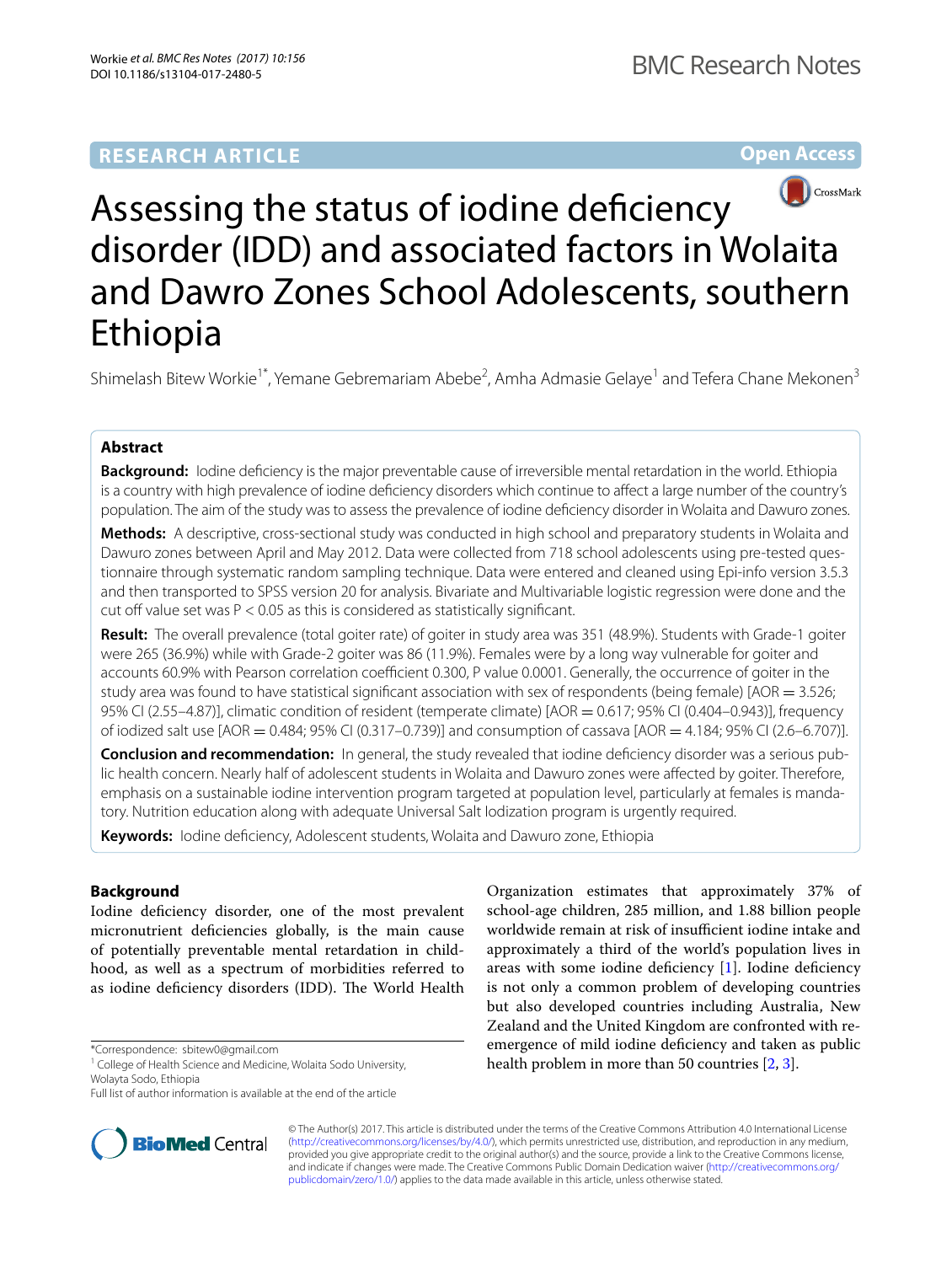The estimated annual potential cost attributable to IDD in the developing world prior to widespread salt iodization was \$35.7 billion per year versus \$0.5 billion per year after salt iodization, giving a beneft–cost ratio of 70:1 [\[4](#page-7-3)].

Iodine defciency poses a threat throughout the lifecycle and has been associated with mental impairment and goitre in older children and adults and complications with pregnancy, including stillbirth and congenital anomalies [[5](#page-7-4)]. Inadequate iodine intake during pregnancy may lead to irreversible foetal brain damage. Ethiopia is a country with a high prevalence of iodine defciency disorders which continue to afect a large number of the country's population. Goiter prevalence rates vary signifcantly from region to region in Ethiopia and in certain areas the prevalence rate may be as high as 71% [\[6](#page-7-5)]. Total goiter prevalence (weighted) in Ethiopia was 35.8% in which 24.3 and 11.5% were palpable and visible goiter respectively. Goiter prevalence in four regional states namely Southern Nation Nationalities and People Region (SNNPR), Oromia, Benshangul-Gumuz and Tigray was greater than 30%, with the maximum of about 60% in SNNPR, an indication of severe iodine defciency [\[7](#page-7-6)].

Due to the severity of IDD in the nation, Ethiopia mandated that all salt for human consumption should be iodized since February 2011. A national survey conducted in 2014 by Ethiopia's Public Health Institute (EPHI) found that an impressive 95% of households were using iodized salt. However, only 43% of the salt contained more than 15 ppm of iodine [\[8](#page-7-7)].

In the past 5 or more years, diferent small-scale studies or pocket studies and two nationwide studies conclude that Ethiopia is sufering from severe iodine defciency as using total goitre rate as indicator and in all studies the prevalence was more than  $30\%$  [[9](#page-7-8)[–11](#page-7-9)]. This indicates that the presence of severe iodine defciency accomplished with cretinism, poor scholastic performance and reduced economic productivity in general.

The problem of iodine insufficiency had got major public concern in the country and legislation as well as specifc intervention strategies has been developed and implemented throughout the nation. But currently there are no scientifc evidences that whether the implemented interventions are efectively reduce total goitre rate. In addition, from nationwide survey report the highest goitre rate (56%) was observed in southern Ethiopia, the area where consumption of cassava and other iodine intake inhibitor diets are very common  $[6]$  $[6]$  $[6]$ . The goiter prevalence in Ethiopia especially in SNNPR is a big problem. The magnitude of goiter among adolescent students in Ethiopia, have not been well assessed. It was necessary and timely to study this important issue in the adolescent age group. This study was therefore aimed at investigating the magnitude of goiter and associated risk factors in Wolaita and Dawuro zones, Southern Ethiopia that would serve as a baseline data.

#### **Methods**

# **Study area and period**

The study was conducted from April to May, 2012, in Wolaita and Dawuro Zones. Wolaita zone is one of the thirteen zones of the SNNPR region covering an area of 4471.3 km<sup>2</sup>. For administrative purpose, it is divided into twelve Woredas and three administrative cities. Topographically the zone lies on an elevation ranging from 1200 to 2950 m above sea level. The zone has three agro-ecological zones. Dega (cold climate) (3%) Woina dega (temperate climate) (57%) and Kolla (hot climate)  $(40%)$ . The annual average temperature of the zone is 15.1 °C and the mean annual rainfall ranges from 1200 to 1300 mm. Sodo town is the administrative center of the zone. It is located at a distance of 380 km. South of Addis Ababa and 157 km away from Hawassa town.

Dawuro zone is also another zone in SNNPR region and administratively divided into fve Districts and one administrative city. Topographically the zone lies on an elevation ranging from 500 to 2800 m above sea level. The zone has three agro-ecological zones. It is located at a distance of 497 km south of Addis Ababa and 274 km away from Hawassa town.

#### **Study design**

An institutional based cross-sectional study design was employed.

#### **Source population**

All high school and preparatory adolescents were involved in two zones.

#### **Study population**

Participants (high school and preparatory students) or study subjects were selected from the selected city administration of the two zones using a purposive sampling technique.

#### **Sample size determination**

The required sample size of the study was determined by single population proportion formula  $n = \frac{z^2(\alpha/2) \times P(1-P)}{d^2}$ as 59.1% prevalence of goiter in school of Shebe Senbo District [[11\]](#page-7-9) is used to estimate the sample size, with a margin of error 4%, confdence interval of 95%. Final sample was multiplied by design effect of 2 and the total sample size was 740.

#### **Sampling procedure**

The sampling procedure was multi stage sampling method. First four city administrations from the two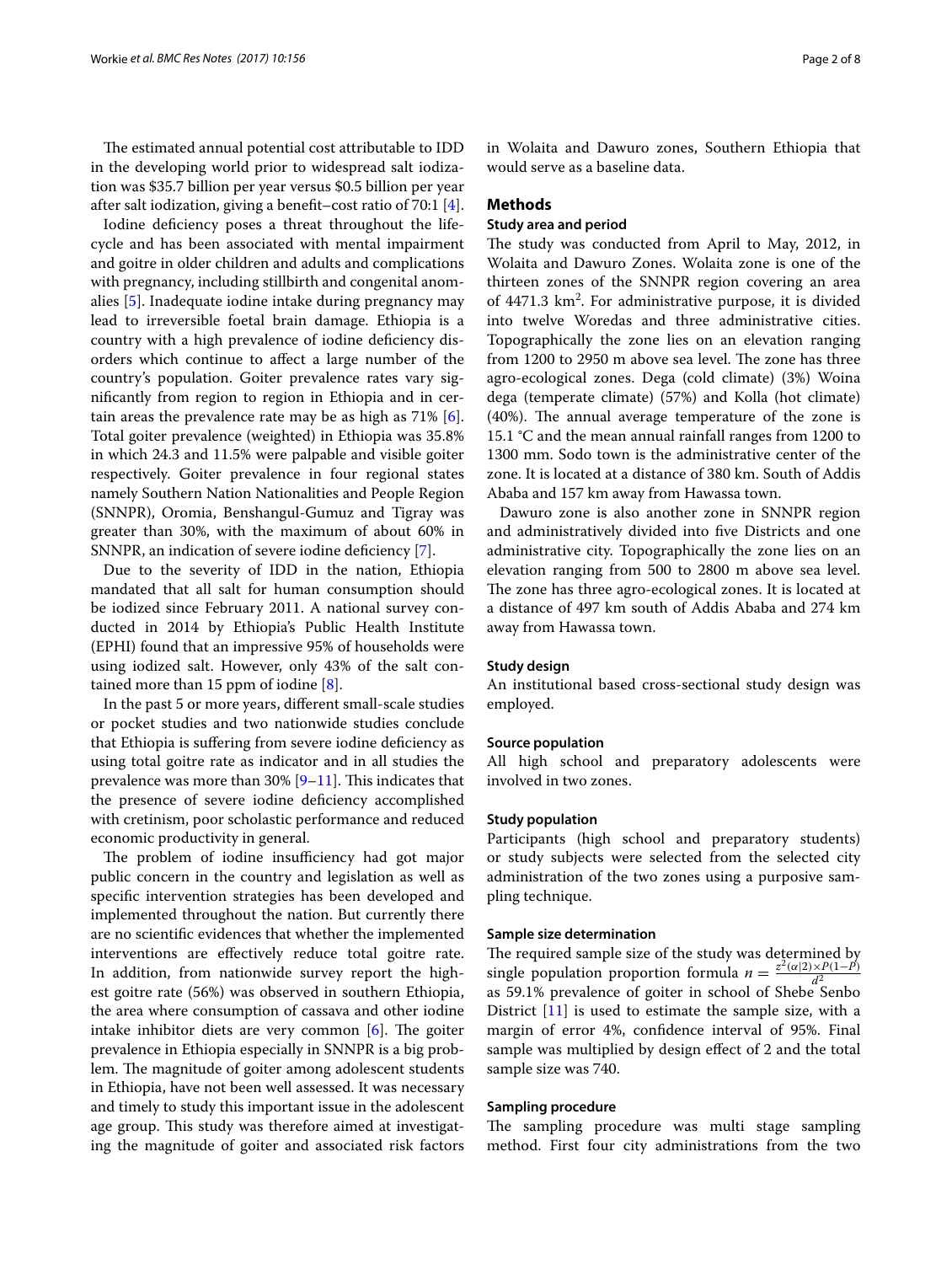zones were purposely selected. All high schools and preparatory schools were selected which is found in all city administrations. Then sample size was allocated to each school based on the number of students found in each school and grade. Students list was found from the school registrar. Finally, systematic random sampling technique was employed to select each student.

#### **Data collection instrument and procedure**

Data was collected using structured self-administered questionnaires. Clinical assessment of goiter was made by five health officers. The stage of the thyroid gland enlargement examination was graded on standard survey forms. Physical examination of the thyroid gland was done to assess goiter rate using the WHO/UNICEF/ ICCIDD classification scheme  $[5, 12]$  $[5, 12]$  $[5, 12]$  $[5, 12]$  $[5, 12]$ . The gland classifed as grade 0: Normal (No palpable or no visible), Grade 1: goiter palpable, in normal position and Grade 2: goiter visible in normal position; and total goiter prevalence (TGP) was measured by the sum of Grade 1 and Grade 2.

The principal investigators trained five health officers for clinical diagnosis of goiter and ten nurses for data collection activity from Wolaita Sodo University for one day on instruction and how to supervise the whole activity.

The English version of the questionnaire was translated to local (Amharic) language.

The supervisors clarified any doubts and collected the questionnaire after flled by the respondents.

General safety procedures during diagnosis were applied and special or separate class room for diagnosing students used in school, this helped students felt free to show their neck.

#### **Data quality control**

To assure the quality of the data in the study, data collectors and supervisors were trained and a regular supervision and follow-up was made by supervisors and the principal investigator. In addition, regular check-up for completeness and consistency of the data were made on daily basis. English version questionnaire was translated to Amharic and back translated to English by translators who are blind to the original questionnaire. To assure the quality of the data high emphasis was given in designing data collection instrument for its simplicity and pre-test followed by modifcation was made. Prior to the data collection, pre-test was conducted on 5% of the total sample size of the respondent's from Humbo Woreda of the two zones.

#### **Data analysis procedures**

After thorough check up for completeness, free from any error on daily, the data were coded, cleaned and entered into Epi-info version 3.5.3 and exported to SPSS version 20 for analysis. Then descriptive frequencies were used for checking of outliers and to clean the data. The frequency distribution of dependent and independent variables was worked out. Correlation, Bivariate and Multivariable logistic regression were done. For all statistical signifcance test, the cut off value set was  $P < 0.05$  as this is considered statistically reliable for the analysis of this study.

# **Results**

#### **Socio‑demographic characteristics**

Of the total 740 sample size, a complete response was obtained from 718, which makes 97.0% response rate. From the total study participants, 390 (54.3%) were males and 328 (45.7%) were females resulting in an overall male to female ratio of 1.18:1. Majority of the students, 607 (84.5%) were between the ages of 15 and 19 years and 654 (91.1%) were never married.

Out of the total 718 students, 64.5% were lived in plain land topography type while the rest were in mountainous type. Four hundred twenty-one (58.6%) of the study participants came from urban places (Table [1](#page-3-0)).

#### **Dietary habit of respondents**

Salt utilization, half of the study participants were used non-iodized type (commonly known as rock salt) 361 (50.3%) and one quarter of the respondents were consumed iodized salt commonly known as table salt) 173 (24.1%). Among iodized salt users in their home, 160 (43.8%) of them used it always, while the rest has been used it sometimes and not at all.

There were different types of food items commonly eaten in the area. Among these fruits were predominantly consumed 409 (58.8%) and followed by others such as cereal, legume and tubers, but fsh were rarely consumed in the area 69 (9.8%) only.

Among the students 584 (81.3%) of them ate Cassava and 326 (56%) of the students ate once in a week while 111 (19.1%) ate twice in a week. Similarly, 684 (95.26%) and 670 (93.3%) of them ate Cabbage and spinach (Habesha Gommen) respectively (Table [2\)](#page-4-0).

#### **Knowledge about goiter among students**

Six hundred twenty-two, (90.5%) of the study participants had ever heard about goiter. Among these 29.3, 22, 20.1, 16.4% of the participant reported that the causes of goiter were inadequate dietary intake, drinking unprotected water, eating goiter causing foods and family predisposition respectively.

Concerning the health risks of goiter other than goiter, 500 (79.7%) of the respondent believed that goiter can cause other health risk, while the rest 86 (13.7%) and 41 (6.1%) they didn't know about other risks and believed no other causes respectively. Among the potential risks of goiter, 252 (49.3%) of the respondent believed that goiter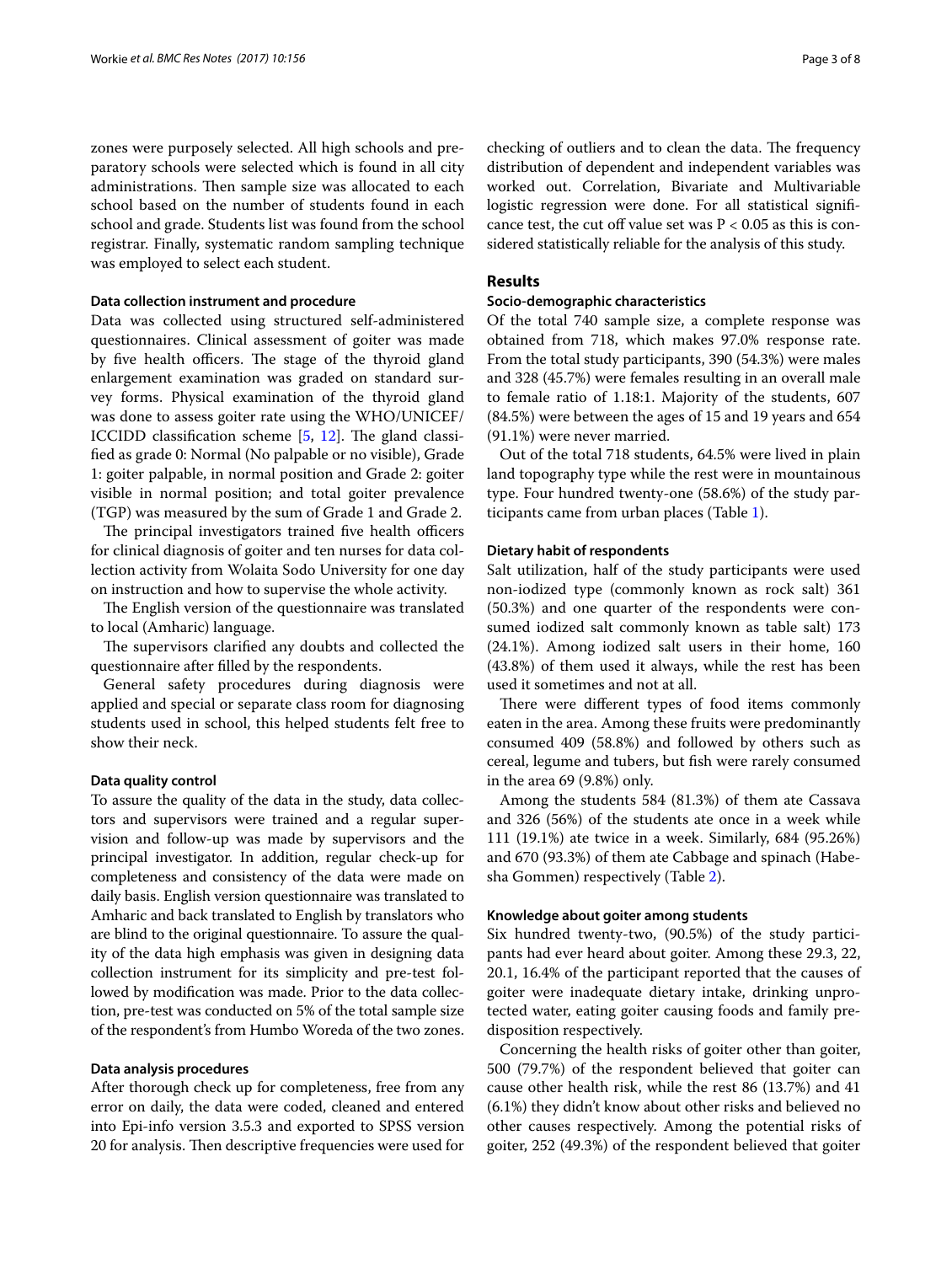<span id="page-3-0"></span>

| Table 1 Socio demographic characteristics of high school |  |
|----------------------------------------------------------|--|
| and preparatory students in Wolaita and Dawuro zones,    |  |
| Southern Ethiopia, April, 2012                           |  |

| Variable                         | Number ( $n = 718$ ) | Percent |
|----------------------------------|----------------------|---------|
| Sex of the student               |                      |         |
| Male                             | 390                  | 54.3    |
| Female                           | 328                  | 45.7    |
| Age of the students (years)      |                      |         |
| $10 - 14$                        | 52                   | 7.3     |
| $15 - 19$                        | 607                  | 84.5    |
| $20 +$                           | 59                   | 8.2     |
| Marital status                   |                      |         |
| Single                           | 654                  | 91.1    |
| Married                          | 47                   | 6.5     |
| Divorce and widowed              | 17                   | 2.4     |
| Religion                         |                      |         |
| Orthodox                         | 230                  | 32      |
| Protestant                       | 452                  | 63.0    |
| Other                            | 36                   | 5       |
| Ethnics of the student           |                      |         |
| Wolaita                          | 517                  | 72.0    |
| Dawuro                           | 159                  | 22.1    |
| Other (Amhara, Oromo )           | 42                   | 5.9     |
| Permanent address of the student |                      |         |
| Urban                            | 421                  | 58.6    |
| Rural                            | 297                  | 41.4    |
| Climate condition                |                      |         |
| Dega                             | 273                  | 38.0    |
| Woina dega                       | 283                  | 39.4    |
| Kola                             | 162                  | 22.6    |
| Topography of the area           |                      |         |
| Plain land                       | 463                  | 64.5    |
| Mountainous                      | 255                  | 35.5    |
| Family size ( $n = 574$ )        |                      |         |
| <5 family                        | 378                  | 65.9    |
| $\geq$ 5 family                  | 196                  | 34.1    |

is a risk to physical deficit and followed by reduce school performance 123 (24.1%).

Among the study participants, two hundred twelve (31.8%) of them had a goiter victim family member. Among these family only 131 (65.2%) did get treatment for the goiter. Regarding to preference for treatment of goiter, 117 (68%) of them were got treatment from health institution and followed by traditional healer 24 (14%) (Table [3](#page-5-0)).

#### **Prevalence of goiter**

Overall prevalence of goiter in study area was 48.9%. Status of goiter in the study area varied with its stage, goiter stage of Grade-1, 265 (36.9%) was higher than Grade-2 which was 86 (11.9%). Out of these female accounts 214  $(60.9\%)$  with Pearson correlation coefficient 0.30 P value 0.00001.

**Factors associated with goitre (thyroid gland enlargement)** In bivariate analysis of socio-demographic determinants being female is the risk for goiter compared with male with  $COR = 3.46 (95\% CI 2.54-4.72)$  but age has no association with occurrence of goiter. Meanwhile, respondents who lived in the temperate (Woina Dega) climatic areas are a protective factor against the occurrence of goiter  $[COR = 0.62, (95\% CI 0.42-0.91)]$ . The remaining socio-demographic variables had no association with occurrence of goiter.

From dietary pattern in bivariate analysis type of salt had no statistically association with goiter rather the frequency of iodized salt usage had an association with the occurrence of goitre. Iodized salt always user had preventive efect on the occurrence of goiter i.e. (COR 0.65, 95% CI 0.44-0.96). Those who ate cassava also had an effect on the occurrence of goitre with  $COR = 3.49$  (95% CI 2.29– 5.32) but frequency of eating cassava had no association with the occurrence of goiter. Prevalence of goiter has an association with eating of cabbage as compared to their counterparts. Similar to that of cassava frequency of cabbage eating had no association with occurrence of goiter. During multivariable logistic regression analysis, only sex of the respondent, climatic condition of the living area, frequency of iodized salt usage and eating of cassava had an association with the occurrence of goiter (Table [4](#page-6-0)).

#### **Discussion**

Overall prevalence of goiter among school adolescents was 48.9% in this area. The status of goiter in the study area varied with its stage, Grade-one goiter (36.9%) was higher than Grade-two which was (11.9%). Females were significantly affected (60.9%) as compared to males. The rate of goiter among adolescent students of Wolaita and Dawuro zones was found to be higher than report on global burden of Iodine defciency accounted 16% of world population and 27% of African population [\[13\]](#page-7-11) and fnding from Western part of Germany (23.9%) [\[14\]](#page-7-12). Likewise, it is also higher than fnding from Tanzania which is 25% of TGP in 6–18 years of school children [\[15\]](#page-7-13). However, it was less than fndings from northwest (54%) [[10](#page-7-14)] and southwest (59%) [[11\]](#page-7-9) Ethiopia; and in Enda-Mehoni district in Tigray, Ethiopia, 71.4% [\[16](#page-7-15)] and school children in Islamabad which is  $71.6\%$  [\[17\]](#page-7-16). The presence of high prevalence of goiter in this area may be due to low or inhibited thyroidal uptake of iodine because of frequent and high consumption of cassava and low coverage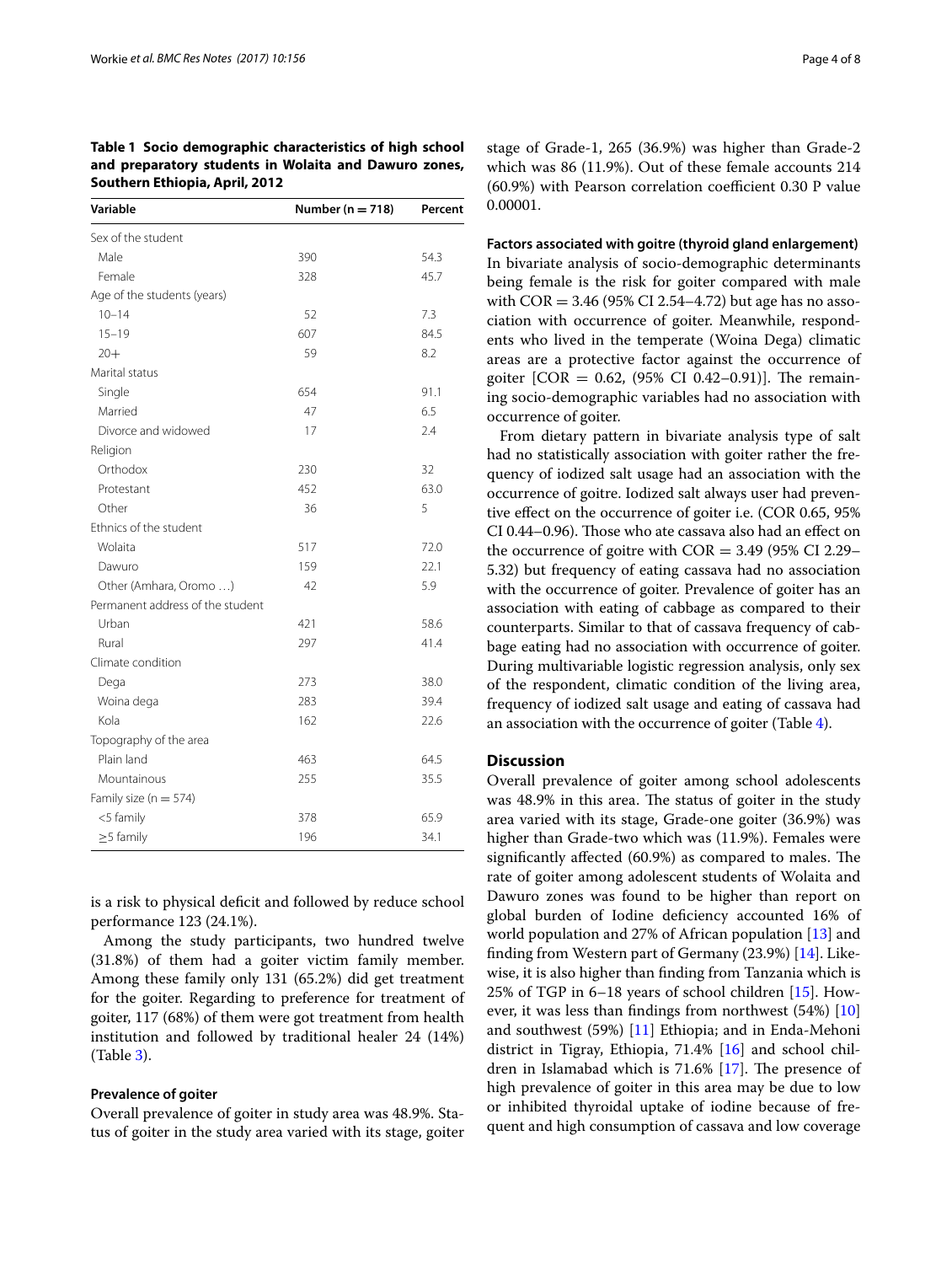# <span id="page-4-0"></span>**Table 2 Iodized salt utilization and dietary intake characteristics of high school and preparatory students in Wolaita and Dawuro zones, Southern Ethiopian, April, 2012**

| Variables                                              | Frequency (718) | Percent |
|--------------------------------------------------------|-----------------|---------|
| Type of salt frequently used                           |                 |         |
| Rock salt (non iodized)                                | 361             | 50.7    |
| lodized (table salt)                                   | 173             | 24.1    |
| Both                                                   | 181             | 25.2    |
| How often you use iodized table salt in your home?     |                 |         |
| Not use                                                | 337             | 46.9    |
| Always                                                 | 153             | 21.3    |
| Sometimes                                              | 228             | 31.8    |
| Source of iodized salt ( $n = 365$ )                   |                 |         |
| Shop/market                                            | 314             | 86      |
| Donation                                               | 51              | 14      |
| Is iodized salt available at the source? ( $n = 363$ ) |                 |         |
| Yes                                                    | 194             | 53.4    |
| No                                                     | 169             | 46.6    |
| Type of food frequently eaten                          |                 |         |
| Cereal ( $n = 703$ )                                   | 345             | 49.1    |
| Legume ( $n = 703$ )                                   | 348             | 49.5    |
| Tuber ( $n = 703$ )                                    | 328             | 46.7    |
| Fruit ( $n = 701$ )                                    | 409             | 58.3    |
| Fish ( $n = 703$ )                                     | 69              | 9.8     |
| Others ( $n = 703$ )                                   | 224             | 31.9    |
| Did you eat cassava?                                   |                 |         |
| Yes                                                    | 584             | 81.3    |
| No                                                     | 134             | 18.7    |
| When did you consume cassava? (584)                    |                 |         |
| Only during summer                                     | 229             | 39.3    |
| Every time during food shortage                        | 144             | 24.8    |
| When we want to eat it                                 | 176             | 30.4    |
| Other                                                  | 53              | 9.2     |
| How frequently consume cassava per week?               |                 |         |
| Not eat cassava                                        | 134             | 18.7    |
| Only 1 day                                             | 290             | 40.4    |
| 2 days                                                 | 108             | 15.4    |
| 3 days                                                 | 76              | 10.6    |
| 4 or more days                                         | 110             | 15.3    |
| In what form did you consume cassava? ( $n = 584$ )    |                 |         |
| Only boiled                                            | 233             | 39.8    |
| In injera/porridge/bread/possessed                     | 156             | 26.8    |
| <b>Both</b>                                            | 195             | 33.4    |
| Did you consume cabbage?                               |                 |         |
| Yes                                                    | 684             | 95.26   |
| No                                                     | 34              | 4.74    |
| When did you consume cabbage? (684)                    |                 |         |
| Only during summer                                     | 165             | 24.4    |
| Every time during food shortage                        | 107             | 15.9    |
| When we want to eat it                                 | 342             | 50.5    |
| Other                                                  | 85              | 12.6    |

## **Table 2 continued**

| <b>Variables</b>                                             | Frequency (718) | Percent |
|--------------------------------------------------------------|-----------------|---------|
| How frequently did you consume cabbage?                      |                 |         |
| Not eat                                                      | 34              | 4.74    |
| Only 1 day                                                   | 180             | 26.7    |
| 2 days                                                       | 202             | 30      |
| 3 days                                                       | 93              | 13.8    |
| 4 or more days                                               | 199             | 29.5    |
| Did you consume Habesha Gommen?                              |                 |         |
| Yes                                                          | 670             | 93.3    |
| No                                                           | 48              | 6.7     |
| When did you consume Habesha Gommen? (670)                   |                 |         |
| Only during summer                                           | 173             | 25.8    |
| Every time during food shortage                              | 307             | 45.8    |
| When we want to eat it                                       | 149             | 22.2    |
| Other                                                        | 60              | 8.95    |
| How frequently did you consume Habesha Gommen? ( $n = 668$ ) |                 |         |
| Only 1 day                                                   | 155             | 23.2    |
| 2 days                                                       | 150             | 22.5    |
| 3 days                                                       | 125             | 18.7    |
| 4 and more days                                              | 238             | 35.6    |

of iodized salt and poor utilization of iodized salt at household.

The study also revealed that sex of the students was significantly associated with goiter prevalence. This finding is supported by studies in Sub-Saharan Africa and northern Ethiopia which states that females were drastically afected [[16](#page-7-15), [18\]](#page-7-17), and on the other hand, it is contradicted with fndings from western part of Germany and Islamabad reported that males were more likely afected than females [\[14](#page-7-12), [17\]](#page-7-16). In our fnding the reason may be female adolescents have greater physiological demand of nutrients particularly iron and iodine due to the burden of menstruation and development of secondary sexual characteristics in addition with stigmatization or depravation due to sex preferences.

Regarding with climatic condition of the residents, participants from Woina Dega (temperate or medium climatic condition) were less likely to develop goiter as contrast to who lived in Dega (cold temperature) and kola (hot temperature). The result is consistent with findings from Veneto Region, Italy and in diferent geographical landscape of Ethiopia [[12,](#page-7-10) [19](#page-7-18)]. Probably individual reside in hot temperature will suffer from inadequate intake of iodine due to its nature of volatility apart from the presence of other iodine inhibitors.

Despite of the availability or the presences of iodized salt, respondents who were always or frequently used iodized salt were protected from the occurrences of goiter as compared to those who used sometimes or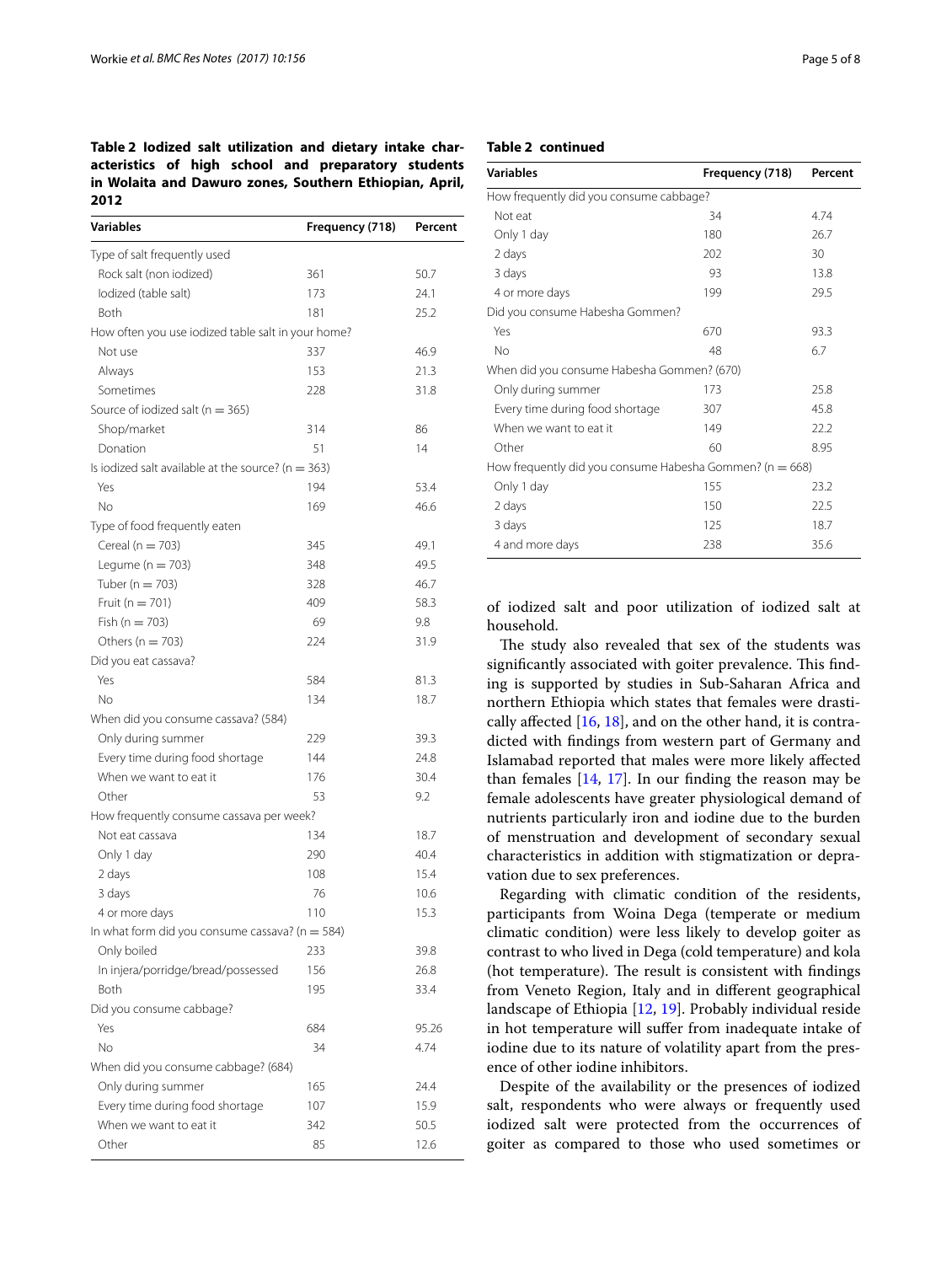<span id="page-5-0"></span>**Table 3 Knowledge of students about Goiter/IDDs of high school and preparatory students in Wolaita and Dawuro zones, Southern Ethiopia, April, 2012**

| Variables                                                 | <b>Frequency</b> | Percent |
|-----------------------------------------------------------|------------------|---------|
| What are the causes of goiter?                            |                  |         |
| In adequate dietary intake ( $n = 627$ )                  | 184              | 29.3    |
| Eating goiter causing foods ( $n = 627$ )                 | 126              | 20.1    |
| Drinking unprotected water ( $n = 627$ )                  | 138              | 22      |
| Family predisposition ( $n = 627$ )                       | 103              | 16.4    |
| Supernatural being or evil spirit ( $n = 626$ )           | 33               | 5.3     |
| Spontaneous event ( $n = 627$ )                           | 33               | 5.3     |
| Other ( $n = 627$ )                                       | 36               | 5.7     |
| I don't know the cause ( $n = 627$ )                      | 93               | 14.8    |
| Do you know the health risk of goiter? ( $n = 627$ )      |                  |         |
| Yes                                                       | 500              | 79.7    |
| <b>No</b>                                                 | 41               | 6.5     |
| I don't know                                              | 86               | 13.7    |
| What are these risks of goiter?                           |                  |         |
| Reduce school performance ( $n = 510$ )                   | 123              | 24.1    |
| Physical deficit ( $n = 511$ )                            | 252              | 49.3    |
| Abortion or miscarriage ( $n = 511$ )                     | 72               | 14.1    |
| Social discrimination ( $n = 511$ )                       | 76               | 14.9    |
| Other ( $n = 511$ )                                       | 45               | 8.8     |
| Do you think goiter is preventable? ( $n = 629$ )         |                  |         |
| Yes                                                       | 567              | 90.1    |
| <b>No</b>                                                 | 32               | 5.1     |
| I don't know                                              | 30               | 4.8     |
| How do you think one can prevent from goiter?             |                  |         |
| Using iodized table salt ( $n = 574$ )                    | 394              | 68.6    |
| Taking proper nutrition ( $n = 574$ )                     | 127              | 22.1    |
| Drinking safe water ( $n = 574$ )                         | 117              | 20.4    |
| Keeping sanitation ( $n = 574$ )                          | 52               | 9.1     |
| Avoiding sin or evil act ( $n = 574$ )                    | 53               | 9.2     |
| Other ( $n = 574$ )                                       | 14               | 2.4     |
| Is their any one had goiter in your family? ( $n = 667$ ) |                  |         |
| Yes                                                       | 213              | 31.9    |
| No                                                        | 454              | 68.2    |
| What is the relationship with you?                        |                  |         |
| Mother ( $n = 213$ )                                      | 42               | 19.7    |
| Father ( $n = 213$ )                                      | 22               | 10.3    |
| Garand parents ( $n = 213$ )                              | 23               | 10.8    |
| Brother or sister ( $n = 213$ )                           | 59               | 27.8    |
| Uncle ( $n = 213$ )                                       | 18               | 8.5     |
| Aunt ( $n = 213$ )                                        | 27               | 12.7    |
| Myself ( $n = 213$ )                                      | 20               | 9.4     |
| Other ( $n = 213$ )                                       | 20               | 9.4     |
| Did they get treatment? ( $n = 201$ )                     |                  |         |
| Yes                                                       | 131              | 65.2    |
| No                                                        | 70               | 34.8    |
| Where did they get treatment?                             |                  |         |
| Traditional healer ( $n = 172$ )                          | 24               | 14      |
| Health institution ( $n = 172$ )                          | 117              | 68      |

**Table 3 continued**

| Variables                      | <b>Frequency Percent</b> |     |  |
|--------------------------------|--------------------------|-----|--|
| Religious healer ( $n = 172$ ) | วว                       | 128 |  |
| Other ( $n = 172$ )            |                          | 47  |  |

never users. This is similar with report from Germany and Italy  $[14, 19]$  $[14, 19]$  $[14, 19]$  $[14, 19]$ . This may be in the study setting daily intake of iodized salt may overcome the competitive inhibition of thyroidal uptake of iodine.

Most common staple diet of the participants was cassava that accounts about 82% and in this study, Cassava consumption was identifed as independent predictors of goiter and the result was similar with study conducted in sub-Saharan Africa [\[18](#page-7-17)]. Cassava contains cyanide compound that compete for uptake by the gland. Therefore, high concentrations of cyanide considerably reduce the absorption of iodine and the gland progressively enlarged (hyperplasia of the gland).

Eventually, the study failed to measure the recent iodine level in the participants which is the drawback of the use of total goiter prevalence that is not sensitive indicators of IDD. Moreover, the study had limitation to generalized the overabundance of goiter is purely the consequence of iodine deficiency. The subjects under study were not the preferable target population to study iodine defciency and there could have been a room for recall bias which subsequently could have resulted in underestimation of the true prevalence of goiter among the students.

## **Conclusion**

In general, goiter was a serious public health concern in both zones. Signifcant proportion of students in Wolaita and Dawuro zones, were afected by goiter and female students were getting serious impact than male students. Iodine salt utilization is not enough to prevent goiter unless it was used always. Generally, the occurrence of goiter was afected by sex, climatic condition, frequency of iodine salt utilization, and cassava consumption.

## **Recommendation**

Emphasis should be given on a sustainable iodine intervention program targeted at population particularly female. Nutrition education along with Universal Salt Iodization program where iodine defciency is severe is urgently required. Intensive iodized salt donation to the community is the option until awareness of the community is optimum. It is very imperative that health education should be given to increase community awareness on the importance of iodized salt to the general public.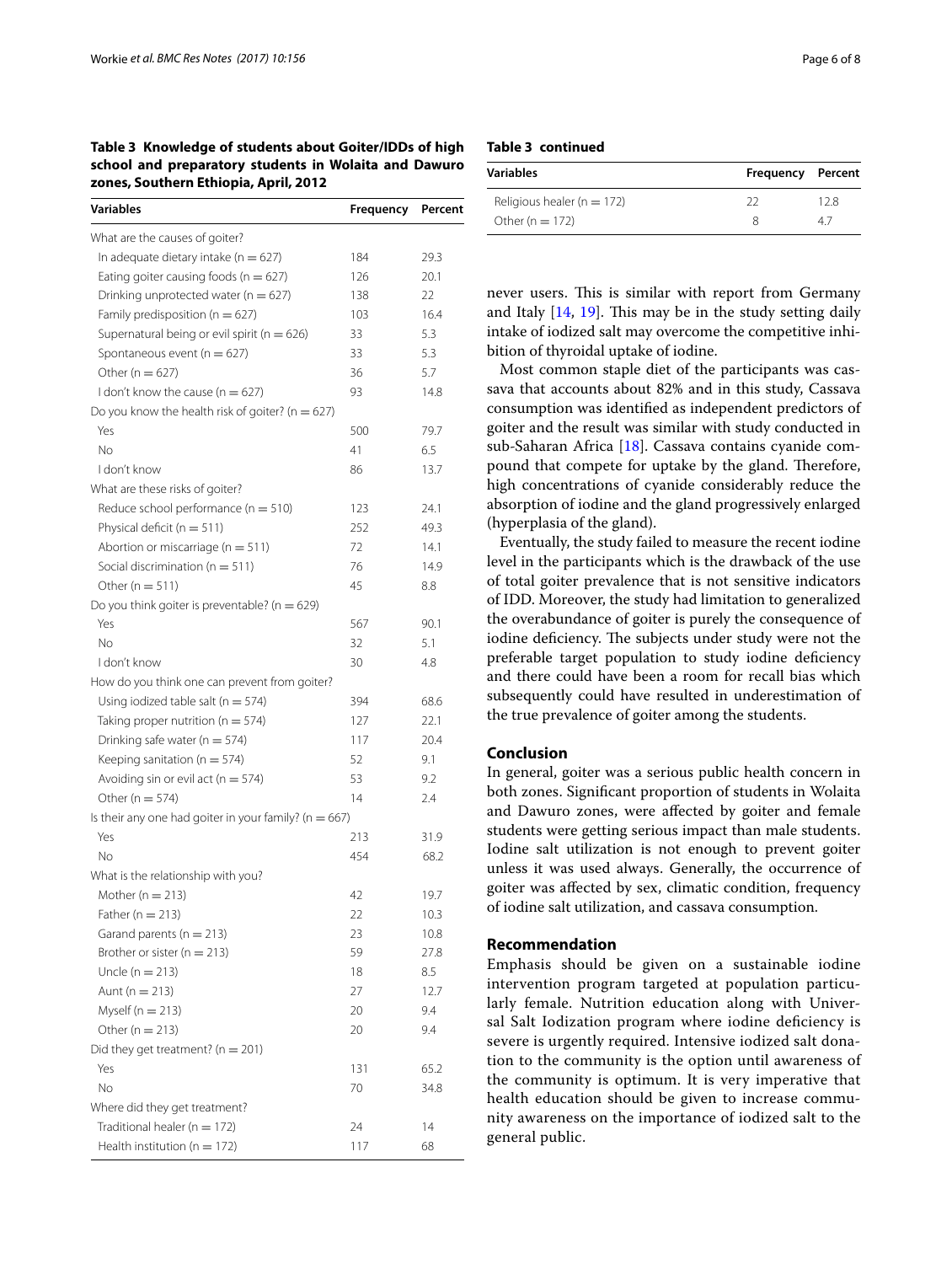# <span id="page-6-0"></span>**Table 4 Association diferent factors on goiter status among high school and preparatory students in Wolaita and Dawuro zones, Southern Ethiopia, April 2012**

| Variables                                | Goiter<br>status |     | Crude OR<br>(95% CI)                               | <b>Adjusted OD</b><br>(95% CI)   |
|------------------------------------------|------------------|-----|----------------------------------------------------|----------------------------------|
|                                          | Yes              | No  |                                                    |                                  |
| Sex of the student                       |                  |     |                                                    |                                  |
| Male                                     | 137              | 253 | 1.00                                               | 1.00                             |
| Female                                   | 214              | 114 | 3.46 (2.54, 4.72)*                                 | 3.526 (2.55-4.87)*               |
| Age of students (years)                  |                  |     |                                                    |                                  |
| $10 - 14$                                | 20               | 32  | 1.00                                               |                                  |
| $15 - 19$                                | 301              | 306 | $1.57(0.88 - 2.8)$                                 |                                  |
| $20+$                                    | 30               | 29  | $1.66(0.78 - 3.528)$                               |                                  |
| Permanent address of the student         |                  |     |                                                    |                                  |
| Urban                                    | 197              | 224 | 0.81(0.60, 1.10)                                   |                                  |
| Rural                                    | 154              | 143 | 1.00                                               | 1.00                             |
| Climate condition                        |                  |     |                                                    |                                  |
| Dega                                     | 137              | 135 | 0.82(0.55, 1.21)                                   | $0.775(0.506 - 1.188)$           |
| Woina dega                               | 122              | 159 | $0.62$ (0.42, 0.91)*                               | $0.617(0.404 - 0.943)^*$         |
| Kola                                     | 89               | 72  | 1.00                                               | 1.00                             |
| Topography of the area                   |                  |     |                                                    |                                  |
| Plain land                               | 227              | 234 | 1.06(0.78, 1.45)                                   |                                  |
| Mountainous                              | 122              | 132 | 1.00                                               |                                  |
| Type of salt used                        |                  |     |                                                    |                                  |
| Non iodized (rock 186<br>salt)           |                  | 175 | 1.00                                               |                                  |
| lodized (table salt) 73 100              |                  |     | $0.696(0.48 - 1.00)$                               |                                  |
| Both                                     | 91               | 90  | $0.93(0.65 - 1.28)$                                |                                  |
|                                          |                  |     | How often you use iodized table salt in your home? |                                  |
| Not use                                  | 172              | 165 | 1.00                                               | 1.00                             |
| Always                                   | 62               | -91 | $0.65(0.44 - 0.96)^*$                              | $0.484$ (0.317-0.739)*           |
| Sometimes                                | 117              | 111 | $1.01(0.72 - 1.42)$                                | $0.876(0.607 - 1.625)$           |
| Do you consume cassava?                  |                  |     |                                                    |                                  |
| Yes                                      | 317              | 267 | $3.49(2.29 - 5.32)^*$                              | $4.184$ (2.6-6.707) <sup>*</sup> |
| No                                       | 34               | 100 | 1.00                                               | 1.00                             |
| How frequently consume cassava per week? |                  |     |                                                    |                                  |
| Not eat cassava                          | 34               | 100 | $0.316(0.184 - 0.54)^*$                            |                                  |
| Only 1 day                               | 154              | 136 | 1.05 (0.679–1.634)                                 |                                  |
| 2 days                                   | 61               | 47  | 1.207 (0.708-2.057)                                |                                  |
| 3 days                                   | 45               | 31  | 1.35 (0.748-2.437)                                 |                                  |
| 4 or more days                           | 57               | 53  | 1.00                                               |                                  |
| Do you consume cabbage?                  |                  |     |                                                    |                                  |
| Yes                                      | 331              | 353 | 1.000                                              |                                  |
| No                                       | 20               | 14  | $0.66(0.328 - 1.32)$                               |                                  |
| How frequently did you consume cabbage?  |                  |     |                                                    |                                  |
| No eat                                   | 20               | 14  | $0.66$ ( $0.312 - 1.38$ )                          |                                  |
| Only 1 day                               | 87               | 93  | $0.574(0.275 - 1.199)$                             |                                  |
| 2 days                                   | 91               | 111 | $0.685(0.309 - 1.52)$                              |                                  |
| 3 days                                   | 46               | 47  | $0.734(0.352 - 1.53)$                              |                                  |
| 4 or more days                           | 107              | 102 | 1.00                                               |                                  |

# **Table 4 continued**

| <b>Variables</b><br>Goiter<br>status                                                                                                                                                                                                                                                                               |        |              | Crude OR<br>(95% CI)        | <b>Adjusted OD</b><br>(95% CI) |
|--------------------------------------------------------------------------------------------------------------------------------------------------------------------------------------------------------------------------------------------------------------------------------------------------------------------|--------|--------------|-----------------------------|--------------------------------|
|                                                                                                                                                                                                                                                                                                                    | Yes No |              |                             |                                |
| Family history of goiter                                                                                                                                                                                                                                                                                           |        |              |                             |                                |
| Yes                                                                                                                                                                                                                                                                                                                |        |              | 104 109 1.003 (0.728-1.382) |                                |
| No                                                                                                                                                                                                                                                                                                                 |        | 247 258 1.00 |                             |                                |
| $\sqrt{2}$ $\sqrt{2}$ $\sqrt{2}$ $\sqrt{2}$ $\sqrt{2}$ $\sqrt{2}$ $\sqrt{2}$ $\sqrt{2}$ $\sqrt{2}$ $\sqrt{2}$ $\sqrt{2}$ $\sqrt{2}$ $\sqrt{2}$ $\sqrt{2}$ $\sqrt{2}$ $\sqrt{2}$ $\sqrt{2}$ $\sqrt{2}$ $\sqrt{2}$ $\sqrt{2}$ $\sqrt{2}$ $\sqrt{2}$ $\sqrt{2}$ $\sqrt{2}$ $\sqrt{2}$ $\sqrt{2}$ $\sqrt{2}$ $\sqrt{2$ |        |              |                             |                                |

\* Signifcant P value <0.05

#### **Abbreviations**

AOR: adjusted odds ratio; COR: crude odds ratio; IDD: iodine defciency disorder; SNNPR: Southern Nations and Nationality Peoples' Region; TGP: total goiter prevalence.

#### **Authors' contributions**

YGA conceived the study. AAG and YGA equally participated in the design, data collection, statistical analysis and writing-up of the manuscript. SBW participated in study design, participated in data collection, and write-up. TCM involved in the analysis and write-up of the report. All authors read and approved the fnal manuscript.

#### **Author details**

<sup>1</sup> College of Health Science and Medicine, Wolaita Sodo University, Wolayta Sodo, Ethiopia. <sup>2</sup> College of Health Science and Medicine Mekele University, Mekelle, Ethiopia. 3 College of Health Science and Medicine Wollo University, Dessie, Ethiopia.

#### **Acknowledgements**

We are grateful for school directors of the selected city administration high schools for their cooperation and warm welcoming. Most of all we are sincerely grateful for the study participants for their full involvement and interest in participation, and making this piece of work meaningful.

#### **Competing interests**

The authors declare that they have no competing interests.

#### **Availability of data and materials**

All the data in manuscript and related supporting materials will be shared without restriction up on request.

#### **Ethical approval and consent to participants**

Ethical clearance was obtained from Wolaita Sodo University, College of Health science and Medicine, Research and Ethics Review Committee. Informed verbal assent was obtained from parent/guardian for respondent whose age is less than 18 years and from the respondent above 18 years written consent was taken after explaining the aim of the research, assurance of confdentiality, securing privacy and the right to withdraw the participation at any time without any consequences.

#### **Funding**

Wolaita Sodo University was the sponsor of the research work. But they have not any involvement in the research process and analysis.

#### **Publisher's Note**

Springer Nature remains neutral with regard to jurisdictional claims in published maps and institutional afliations.

Received: 4 December 2015 Accepted: 5 April 2017 Published online: 18 April 2017